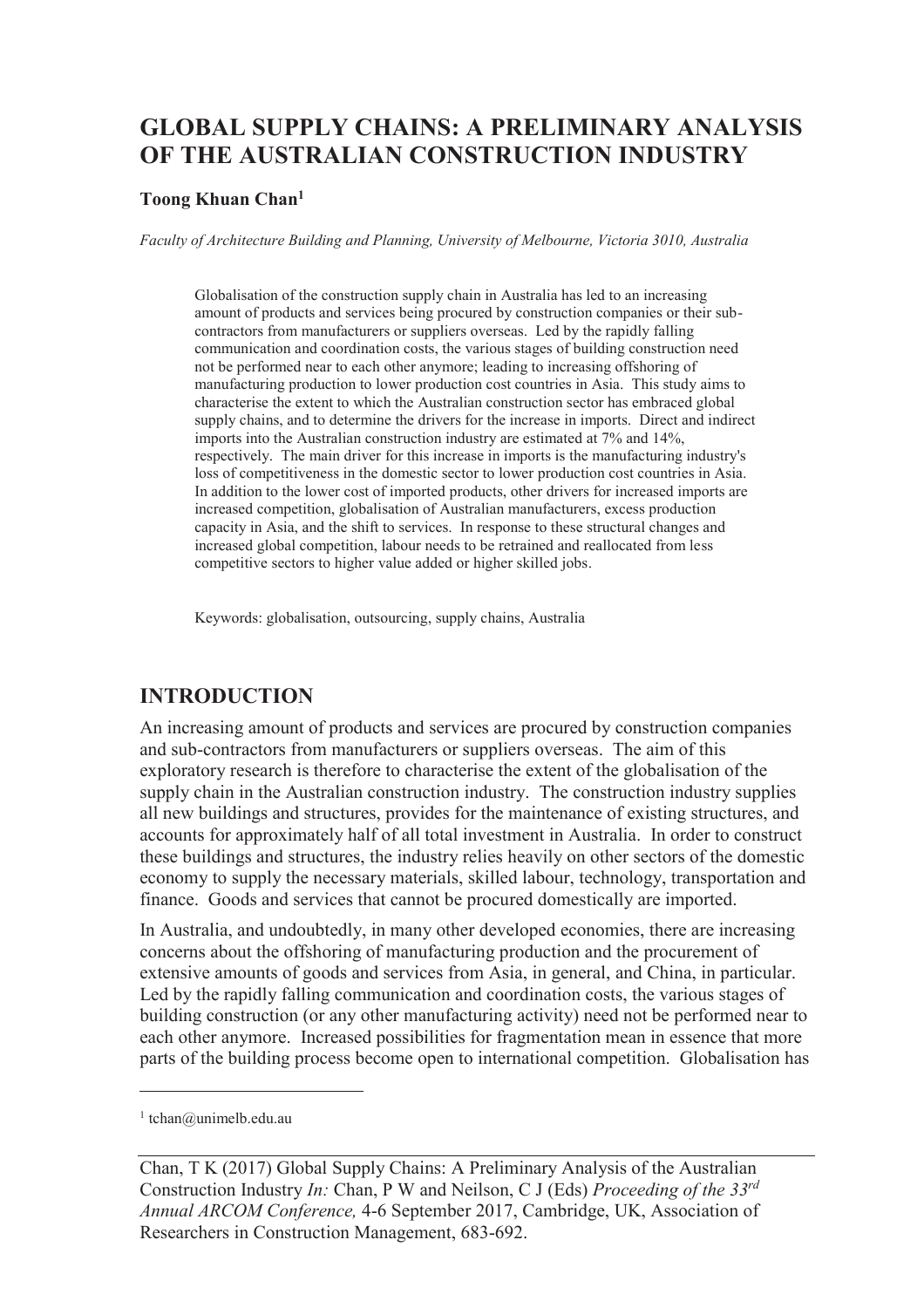entered a phase in which international competition is now played out at the level of activities within industries, rather than at the level of whole industries (see the 'second unbundling' by Baldwin 2006).

The lower cost of building products available from overseas cannot be disregarded when Australian construction firms now bid for projects in an increasingly competitive market. Utilising a growing volume of imported products leads to reduced final costs for buildings, creating greater value for construction clients. Extending the supply chain globally can bring great benefits but also new risks. The supply of an unacceptable degree of non-compliant, unsuitable and occasionally faulty building products and components is being seen increasingly in major development projects, pointing to a weakness of Australian compliance regimes. Despite a long history of imports of construction products into the building industry, recent cases of non-compliant products have focused the attention of construction companies, industry stakeholders and the government to the sudden surge in the use of imports from abroad. Recent cases of substandard imported building products such as combustible aluminium composite panels, non-compliant electrical cables and structural ply, and asbestos tainted building products have been reported to a Senate Committee inquiry (Senate Economics References Committee 2016).

The primary objective of this research is to characterise changes in the direct and indirect import of intermediate goods into the Australian construction industry over the last decade. The second objective is to identify the drivers of this increase in imports and to discuss its implications on the future of the industry. The focus of this study is therefore on the increasing international fragmentation of the value chain reflecting the higher import shares in the value of final construction products. This research is the initial part of a wider research project to quantify the scope of value chain fragmentation at all stages of the construction process, and to measure its implications on construction output, domestic employment, income and value added.

### **LITERATURE REVIEW**

Early trade models were based on the premise that national wealth and economic prosperity can only be attained by encouraging exports and the accumulation of gold or bullion. This mercantilist approach is based on the idea that exports should be encouraged, imports discouraged through the use of tariffs. A common viewpoint during the 18th century was that international trade is a viewed as a zero-sum game where a gain by one trading nation results in a loss in another. In The Wealth of Nations, Adam Smith (1776, republished by Everyman's Library in 1991) defined the concept of absolute advantage, and suggested that two nations could gain from trade when each had an absolute advantage in one product. When Ricardo (1821) described the advantage of trade in his wine for cloth example, the difference in comparative costs reflecting a difference in techniques of production and division of labour resulted in a comparative advantage in each of these products in Portugal and Britain, respectively. Despite its extreme simplicity, the Ricardian model continues to perform surprisingly well empirically (Golub and Hsieh 2000). Later models to determine patterns and interactions of trade are founded on the Heckscher-Ohlin theory (Helpman 1981) that essentially states that countries will export products that use their abundant and cheap factors of production and import products that use the countries' scarce factors. In simple terms, it basically states that 'a capital-abundant country will export the capital-intensive good, while the labour-abundant country will export the labour-intensive good'.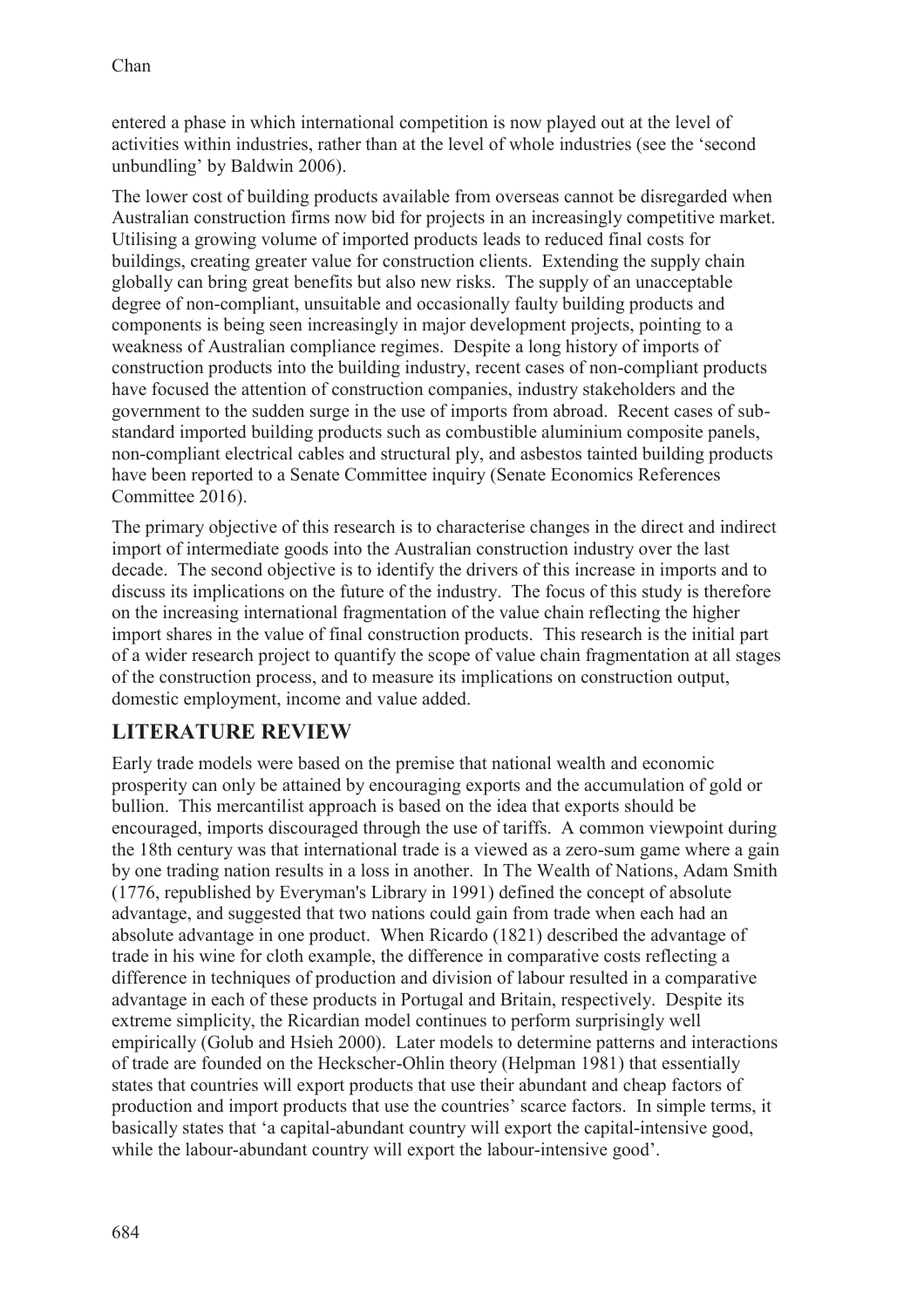Enabled by falling trade costs and new communications technologies, many products are now produced by networks of firms spread all over the world. These networks of production are located across multiple countries to gain access to capital, technology, natural resources, labour and other inputs to achieve cost and other competitive advantages. The emergence of such a network or global supply chain presents firms with opportunities to capture specific stages or niches within globalised production processes, and to expand their operations to higher value added activities in the value chain. Baldwin and Evenett (2012) asserts that developed economies should be chasing highskills high-value added jobs such as design, marketing, and research and development to remain competitive. Asia's comparative advantage lies in the low-skill and capital valueadded manufacturing segments of the value chain. Gasiorek and Lopez-Gonzalez (2013) reported that it is this complementarity which allows countries to engage in mutually beneficial specialisation.

Previous empirical studies of the international fragmentation of production were focused on estimating either the domestic value added content of a unit bundle of exports, or the shares of imports in all intermediate inputs. Using world input-output tables, Los *et al*., (2015) proposed to measure for each product all value adding activities and to trace the location of these activities; in effect fully decomposing the value of the product into domestic value added and value added abroad. They concluded that the opening up of China and other countries with extremely low labour costs, combined with rapidly declining coordination costs have enable value chains to become global. Recognising the advantages of production in lower cost countries, manufacturing companies have developed global sourcing strategies to win competitive advantage (Murray 2001). Motivations for global sourcing include lowering production costs (Trent and Monczka 2003, Schiele *et al*., 2011) or gaining access to superior technology, quality products, raw materials and specialised knowledge (Brockwell 2008).

### **RESEARCH METHODS**

This study drew upon the National Account Input-Output tables (ABS Cat.No.5209) for 2001-02 and 2012-13 produced by the Australian Bureau of Statistics (www.abs.gov.au) to characterise the changes of direct competing imports into the construction industry. These tables provide highly disaggregated supply and use data of goods and services throughout the economy. Changes to the primary and intermediate inputs for the construction industry over the period were analysed by comparing the actual import values and direct requirements coefficients. Additional data on the sources of these imports were obtained from the World Input-Output database - a project funded by the European Commission as part of the Seventh Framework Programme (www.wiod.org).

Indirect imports into the construction industry (e.g. via the manufacturing industry) can be obtained by mathematical manipulation of input-output tables with direct allocation of imports (ABS Cat.No.5246). However, the homogeneity assumption inherent in inputoutput analysis obscures the traceability of, say, steel plates imported by a steel fabricator for incorporation into the construction of a framed building compared to steel plates utilised in the manufacture of trucks. In order to overcome this limitation, data on imports for the manufacturing sectors that supply the construction industry were obtained from the IBIS World database (www.ibisworld.com.au) together with their respective shares of output supplied to the construction industry. The drivers for the greater utilisation of imports or company strategies to address competition from low cost producers were obtained from a search on secondary data sources: company annual reports, administrators' reports, government reports and industry publications.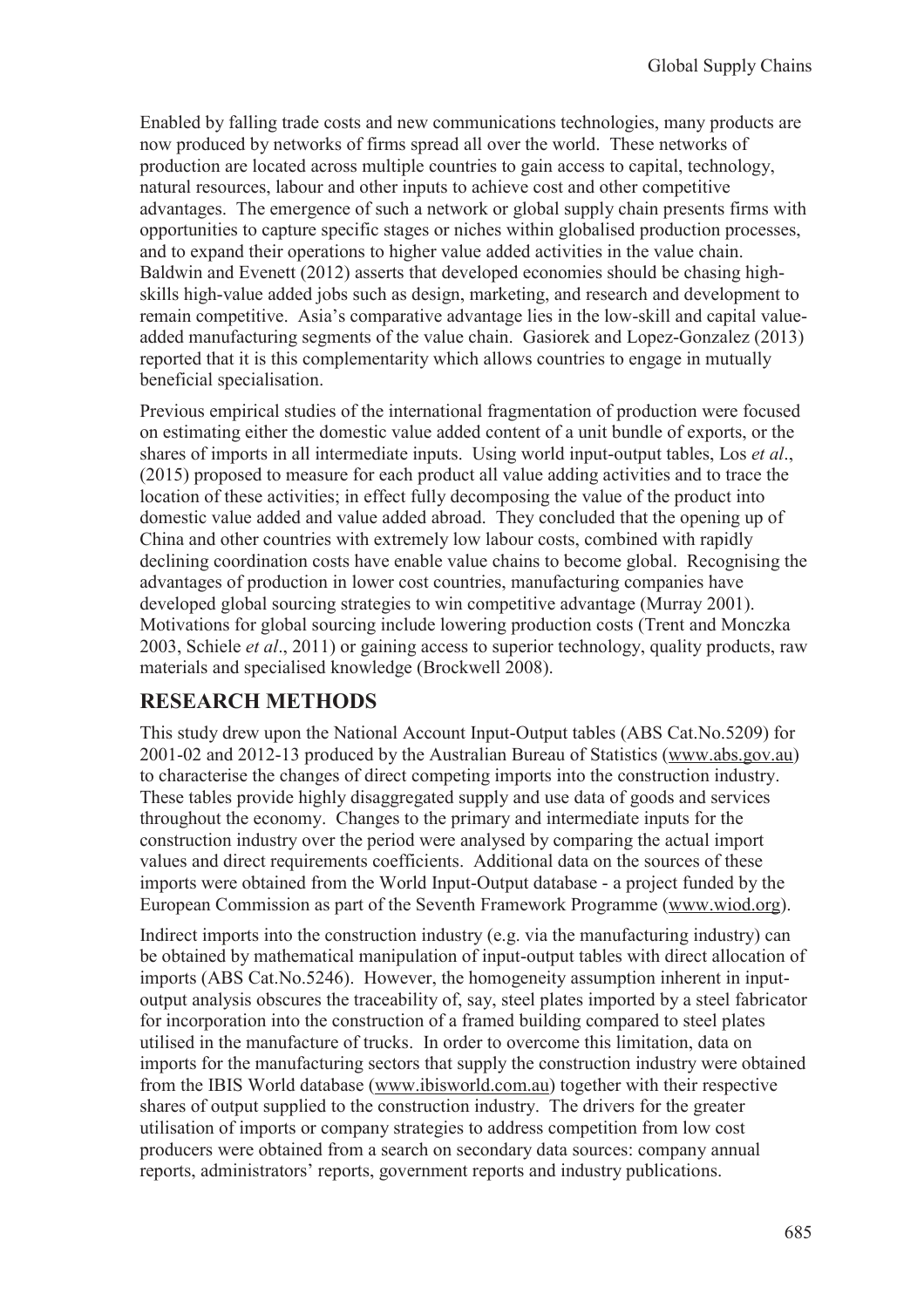# **FINDINGS**

A comparison of the top ten imports into the construction industry in 2001-02 and 2012- 13 is shown in Table 1. Intermediate products such as fabricated metal products, electrical equipment, iron and steel, have consistently remained at the top of this list. Direct competing imports into the construction industry increased from about 4% of total output in 2012-02 to 7% in 2012-13.

| Rank         | Imports 2001-02                    | Value<br>$\mathcal{S}(m)$ | Imports 2012-13                    | Value<br>$\mathcal{S}(m)$ |
|--------------|------------------------------------|---------------------------|------------------------------------|---------------------------|
| $\mathbf{1}$ | Fabricated metal products          | 654                       | Petroleum Product Manuf.           | 3866                      |
| 2            | Other electrical equipment         | 436                       | Electrical Equipment Manuf.        | 3056                      |
| 3            | Electronic equipment               | 404                       | Iron and Steel Manuf.              | 2560                      |
| 4            | Ceramic products                   | 369                       | Polymer Product Manuf.             | 2189                      |
| 5            | Iron and steel                     | 361                       | Basic Chemical Manuf.              | 2119                      |
| 6            | Plastic products                   | 356                       | Structural Metal Product<br>Manuf. | 1788                      |
| 7            | Motor vehicles and parts<br>equip. | 318                       | Electronic Equipment Manuf.        | 1343                      |
| 8            | Basic chemicals                    | 297                       | Professional Services              | 1313                      |
| 9            | Other machinery and equip.         | 246                       | Other Fab. Metal Product<br>manuf. | 1287                      |
| 10           | Insurance                          | 239                       | Other Wood Product Manuf.          | 892                       |

*Table 1: Top ten imports into the construction industry* 

Data from the world input-output tables produced by Dietzenbacher *et al*., (2013) indicate that direct imports that were initially from USA, Germany and Great Britain were gradually being replaced by imports from China, Indonesia and Korea (see Table 2). Since 2011, China has become the main source of imports to the construction industry supplying electrical equipment, basic metals, fabricated metal, rubber, chemical and plastic products, and computers.

*Table 2: Top five source countries for imports into the construction industry* 

|   | Rank Country (1995) | $\%$ | Country $(2011)$  | $\%$ | Country $(2014)$  | $\frac{0}{0}$ |
|---|---------------------|------|-------------------|------|-------------------|---------------|
|   | <b>USA</b>          | 13   | China             | 25   | China             | 20            |
| 2 | Japan               | 12   | USA.              | 11   | <b>USA</b>        |               |
| 3 | Germany             | 10   | Japan             | 6    | Japan             | 5             |
| 4 | Great Britain       |      | Germany           | 5.   | Korea             |               |
|   | China               | 6    | Indonesia         | 5    | Germany           | 4             |
|   | Rest of the World   | 52   | Rest of the World | 49   | Rest of the World | 59            |

In parallel with this increase in direct imports, additional imports may also flow into the construction industry through the supply of intermediate products from the domestic manufacturing industry. A list of manufacturing sectors that commonly supply the construction industry is listed in Table 3 together with the proportion of output that was supplied to the construction industry in the right-most column. The total value of import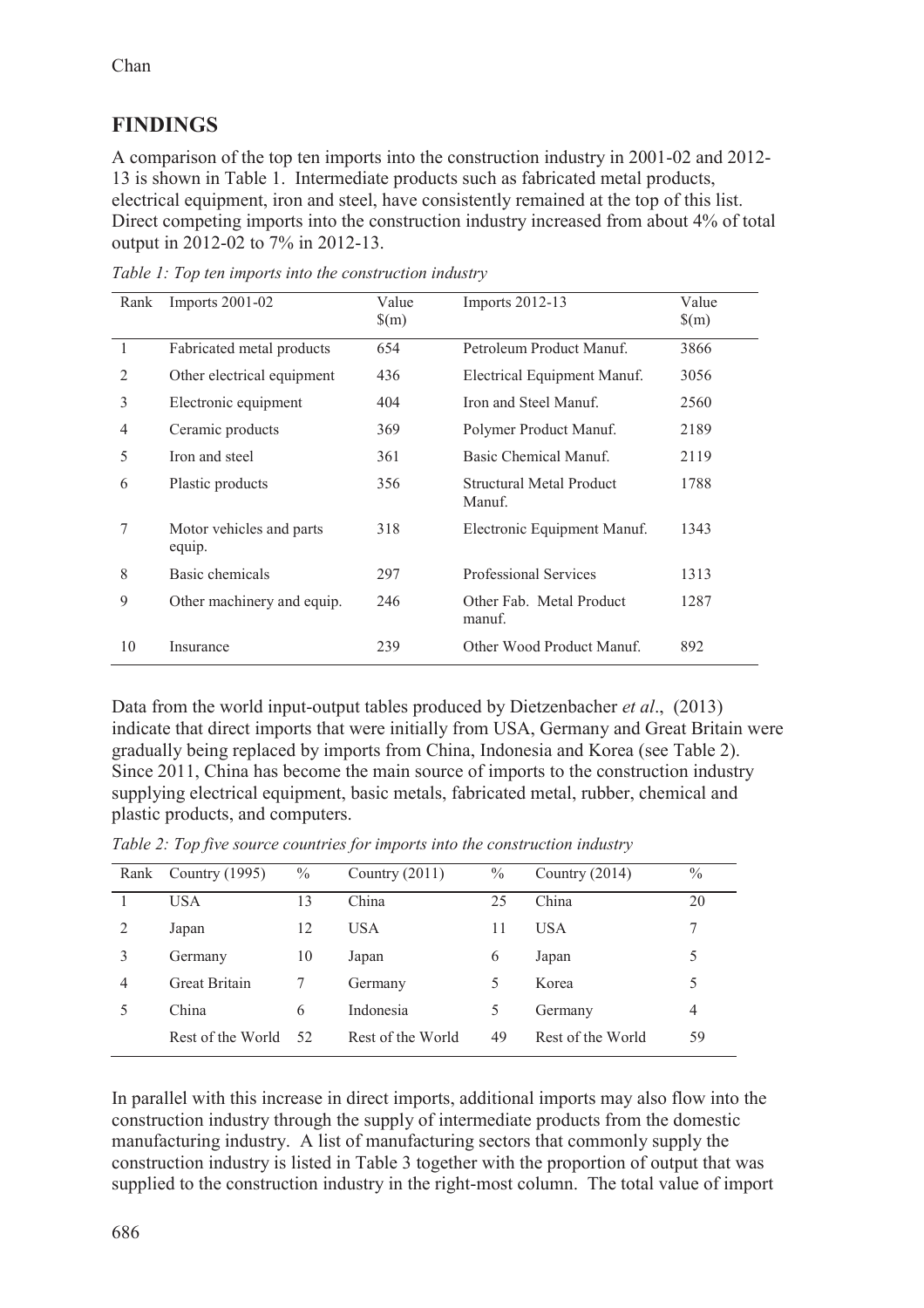penetration into these manufacturing sectors increased from 19% in 2006-07 to 25% in 2015-16 leading to estimates of total imported content of approximately 20%.

Four manufacturing sectors that exhibited the highest import contents  $($  > 50%) in 2015-16 were C2029 Ceramic Products, C2142 Aluminium, C2432 Electrical Equipment, and C2462 Construction Machinery. The high import proportion reflects the decision of local manufacturers to import from lower production cost developing countries. In 2015, GWA Group Limited (a ceramic products manufacturer) announced a strategy for a phased exit of manufacturing of bathroom and kitchen products and transition to sourcing from established overseas suppliers (GWA 2015). This strategic repositioning was to enhance competitiveness by shifting manufacturing of their products to lower cost countries while maintaining domestic product development, research and design, and marketing activities. In the same vein, Alcoa Australia's Point Henry facilities closed at the end of 2014 as part of its global strategy to lower its aluminium production cost by divesting or closing high production cost plants and investing in the lowest-cost aluminium production facilities (Alcoa 2015). Nearly two thirds of Australian domestic demand is now being met by cheaper foreign imports, the majority of which come from China. Growing import penetration of cheaper foreign products has led to the decline of the local manufacturing industry. In C2462 Construction Machinery Manufacturing, many of the earthmoving equipment are imported from multinational manufacturers that build equipment overseas. Latimer (2016) reported that foreign-owned construction equipment manufacturer, Sandvik, will gradually relocate majority of manufacturing operations offshore while maintaining client servicing and equipment support operations locally.

The sectors with medium import contents (between 25% and 50%) were C1413 Timber, C2090 Glass wool and Stone, C2221 Structural Steel, C2431 Electric Cable, C2452 HVAC, and finally, C2511 Furniture. Products from C1413 Timber are widely used in housing construction such as timber for the house framing, and in the manufacture of components such as door and window frames. Imported timber from New Zealand, Indonesia and Chile now account for 26% of domestic demand, up from 13% in 2006-07. Tasmanian timber company, Gunns, once a major player in this sector, entered into voluntary administration in September 2012 as a result of increasing competition from other countries, an oversupply of plantation woodchip and a high Australian dollar (Gunns Limited 2012). Imports for glass wool insulation and stone (C2090) increased to 26.4% of domestic demand mainly due to imports from high quality dimension stone from the United States and Italy, and low cost products from China. CSR, one of the largest insulation manufacturers in Australia, supplying close to 35% of the fibreglass insulation market, closed it rock-wool insulation factory in Victoria and mothballed a kiln in New South Wales in 2011 because of deteriorating international competitiveness and market oversupply due to the withdrawal of the government home insulation subsidies (CSR 2012).

The most significant change was observed for C2221 Structural Steel Fabrication that increased its imported content from only 5.4% in 2006-07 to 27.8% in 2015-16. This sector is one of the most important sectors supplying materials for the construction industry, which constitutes 95% of this manufacturing sector's market. Structural steel products include reinforcing steel rods and welded mesh, rolled structural sections, steel plates and fabricated steel girders, roof trusses and scaffolding. The bulk of fabricated steel product imports to Australia are sourced from low-cost producers located in China, Thailand and Indonesia. Excess production of steel in China has led to numerous allegation of dumping of surplus product into Australia, many of which have received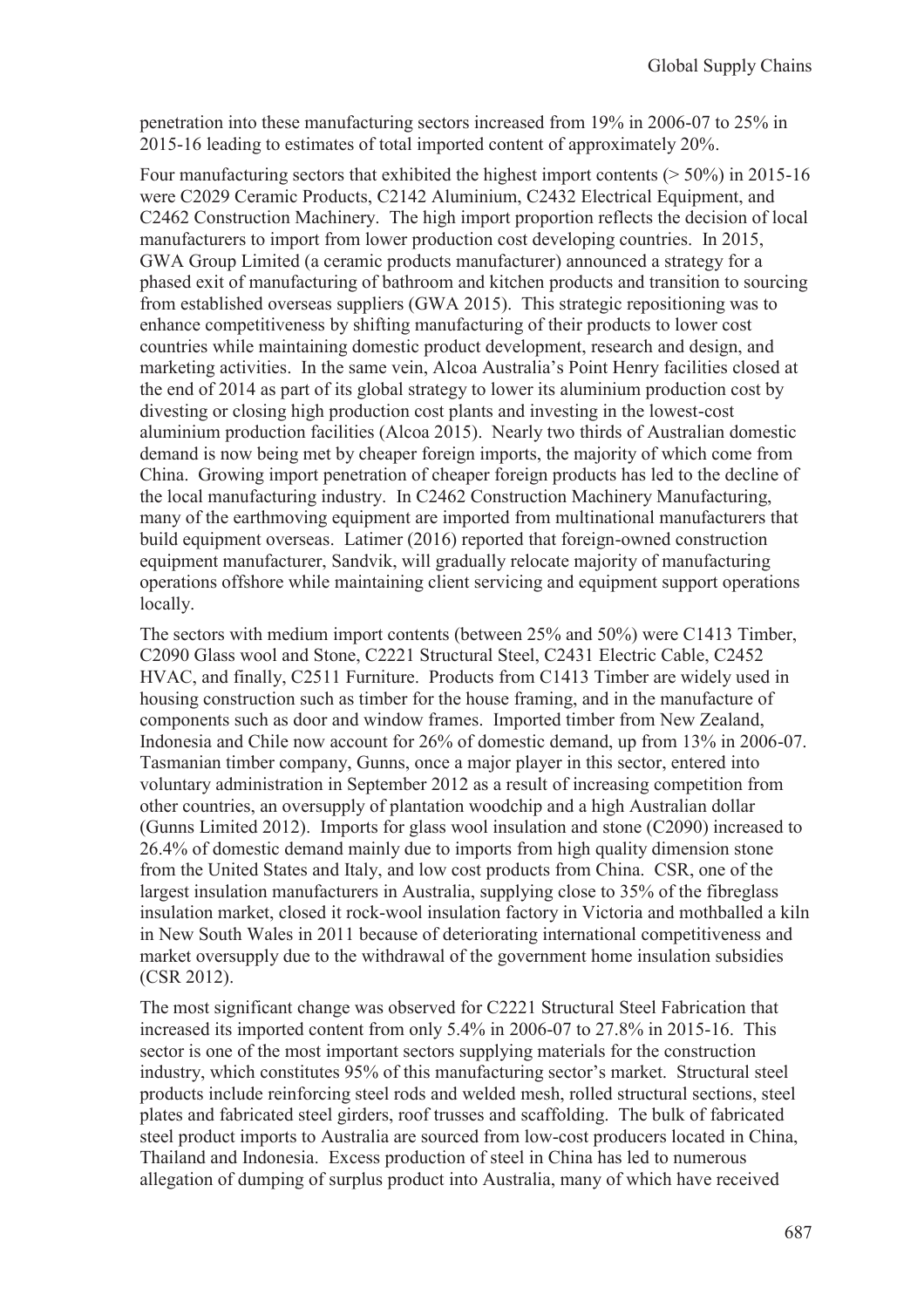affirmative determination of dumping by the Anti-Dumping Commission (Anti-Dumping Commission 2015). Despite the imposition of duties of up to 53% for some steel products, domestic steel maker Arrium Limited remains uncompetitive and was eventually put under voluntary administration in April 2016 (KMR 2016).

| Code                           | Description                            | 2006-07           | 2015-16           |          | Construction |
|--------------------------------|----------------------------------------|-------------------|-------------------|----------|--------------|
|                                |                                        | Imports<br>$(\%)$ | Imports<br>$(\%)$ | Change   | Share        |
| C1411                          | Log Sawmilling                         | 16.9%             | 17.5%             | 0.6%     | 49.9%        |
| C1413                          | Timber Re-sawing and Dressing          | 12.9%             | 26.0%             | 13.0%    | 76.2%        |
| C1490                          | Fabricated Wood Manufacturing          | 16.6%             | 25.0%             | 8.4%     | 84.9%        |
| C1492                          | Wooden Structural Component<br>Manuf.  | 1.2%              | 1.4%              | 0.3%     | 76.7%        |
| C1916                          | Paint and Coatings Manuf.              | 12.5%             | 16.4%             | 3.9%     | 27.5%        |
| C <sub>2010</sub>              | Glass and Glass Product Manuf.         | 12.9%             | 18.8%             | 5.8%     | $60.0\%$     |
| C <sub>2</sub> 021             | Clay Brick Manuf.                      | 0.3%              | $0.0\%$           | $-0.3\%$ | 87.0%        |
| C <sub>2</sub> 029             | Ceramic Product Manuf.                 | 57.3%             | 69.3%             | 12.0%    | 57.0%        |
| C <sub>2</sub> 031             | Lime and Cement                        | 3.5%              | 7.3%              | 3.8%     | 78.0%        |
| C <sub>2034</sub>              | <b>Concrete Products</b>               | 5.5%              | 12.1%             | 6.5%     | 100.0%       |
| C <sub>2090</sub>              | Glass wool, stone and other mineral    | 18.4%             | 26.4%             | 8.1%     | 72.5%        |
| C <sub>2</sub> 110             | Iron Smelting and Steel Manuf.         | 17.1%             | 16.2%             | $-0.9\%$ | 34.8%        |
| C <sub>2</sub> 13 <sub>2</sub> | Aluminium Smelting                     | $0.4\%$           | 4.4%              | $4.0\%$  | 21.5%        |
| C <sub>2</sub> 14 <sub>2</sub> | Aluminium Extruding                    | 43.5%             | 68.5%             | 25.0%    | 20.3%        |
| C <sub>2221</sub>              | <b>Structural Steel Fabrication</b>    | 5.4%              | 27.8%             | 22.4%    | 95.0%        |
| C2222                          | Prefabricated Metal Buildings          | 3.4%              | 7.1%              | 3.7%     | 84.1%        |
| C2223                          | Aluminium Door and Window<br>Manuf.    | 2.0%              | 8.5%              | 6.5%     | 86.8%        |
| C <sub>2229</sub>              | Structural Metal Product Manuf.        | 0.6%              | 1.1%              | 0.4%     | 91.0%        |
| C2240                          | Sheet Metal Product Manuf.             | 14.6%             | 15.6%             | 1.0%     | 36.3%        |
| C <sub>2431</sub>              | Electric Cable and Wire Manuf.         | 36.1%             | 48.8%             | 12.7%    | 31.1%        |
| C <sub>2432</sub>              | Electric Lighting Equipment Manuf.     | 39.6%             | 67.2%             | 27.5%    | 76.2%        |
| C2452                          | Heating, Cool. & Vent. Eqmt.<br>Manuf. | 39.8%             | 45.4%             | 5.6%     | 100.0%       |
| C2462                          | Mining & Construction Mach<br>Manuf.   | 67.5%             | 61.0%             | $-6.5\%$ | 49.1%        |

*Table 3: Changes in Manufacturing imports from 2006-07 to 2015-16* 

Companies in the C2431 Electric Cable and Wire Manufacturing sector have similarly faced stiff competition from imported low-priced products manufactured in lower labour cost locations. Imports in this sector were nearly 50% in 2015-16 as purchasing decisions in the construction industry are made solely on price. The two largest wire and cable manufacturers in Australia are foreign-owned, and were reported to gradually shift production of more generic products overseas to lower operating costs. In reality, Australian manufacturer are also importers of significant quantities of electric cable. The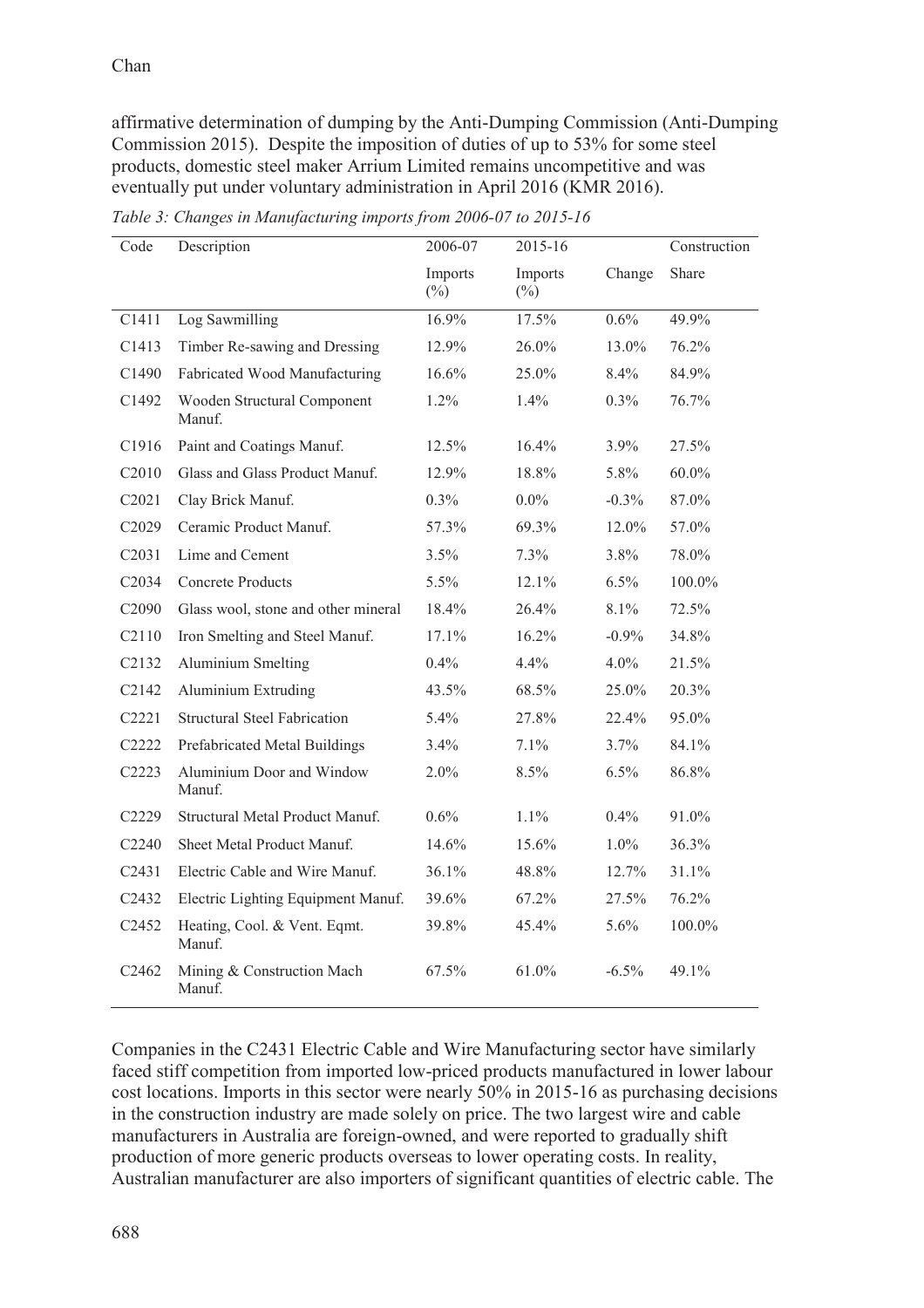Australian Cablemakers Association has alleged that importers are dumping electrical cables from China, and asserted that some of these products do not comply with Australian standards (Moulis Legal 2015).

Increasing competition from imports over the past five years has resulted in 45% of domestic demand being met with imports in 2015-16 for C2452 HVAC Equipment Manufacturing. Local manufacturers have outsourced production to Asian countries to cut costs and improve margins.

Two other manufacturing industries that were examined were; C2010 Glass and Glass Product Manufacturing mainly because there is only one remaining local manufacturer of float glass; and C2031 Cement and Lime Manufacturing because the production of clinker is facing heightened competition from lower cost producers in Asia. Viridian, a division of CSR Limited, is the only local manufacturer of float glass. Low-cost imports from China have steadily captured a greater share of the domestic demand for flat-glass products leading to a number of applications by Viridian to the Anti-Dumping Commission to investigate cases of dumping by Chinese float glass producers. As a result, float glass from a majority of producers in China now attracts an Interim Dumping Duty. This led a turnaround for Viridian with earnings of \$3.1 m in 2015 and \$8.1m in 2016 after 3 consecutive years of losses in 2012, 2013 and 2014 (CSR 2016). Despite these duties, the importation of architectural and automotive glass products from China has consistently remained about 48% of total imports over the last three years.

C2031 Cement and Lime Manufacturing consist of firms that manufacture clinker, hydraulic cement and lime. For maximum environmental and economic efficiency, cement kilns must run at capacity. If a portion of the kiln's capacity is displaced by imports, a kiln is no longer economically or environmentally efficient to run. In 2015-16, imports constitute 7.3% of domestic demand, double the 3.5% in 2006-07. Australian producers of clinker have opted to scale back production, and decided to import clinker from lower cost manufacturers overseas and grind the cement in Australia. The cost of complying with the strict environmental regulations regarding plant emissions and effluent in Australia together with the introduction of the carbon tax in 2012 heightened competitive pressure on the domestic cement sector. In 2012-13, clinker was imported from Japan, China and Indonesia while imports of cement came predominantly from China, Taiwan and Thailand. None of these countries have put a price on carbon emissions. The carbon tax was eventually repealed in July 2014.

### **DISCUSSION**

There is now clear evidence of an increased utilisation of imported products and services in the Australian construction industry both directly through imports from construction companies, and indirectly through imported products utilised by the manufacturing sectors to produce intermediate inputs for the construction sector. This reaffirms Baldwin's (2006) paradigm of global trade where labour intensive activities are offshored to lower production cost countries. With increasing pressure from clients and heightened competition in the building market leading to tight margins (Deloitte 2016), construction companies are constantly under pressure to obtain the cheapest input prices. The Australian construction industry has clearly shifted from a reliance on 'Factory North America' in 1995 to 'Factory Asia' by 2011 where China is now the single largest source country for construction-related imports.

It may be argued that globalisation has affected the manufacturing industry, on which the construction industry depends for a large proportion of its intermediate inputs, to a greater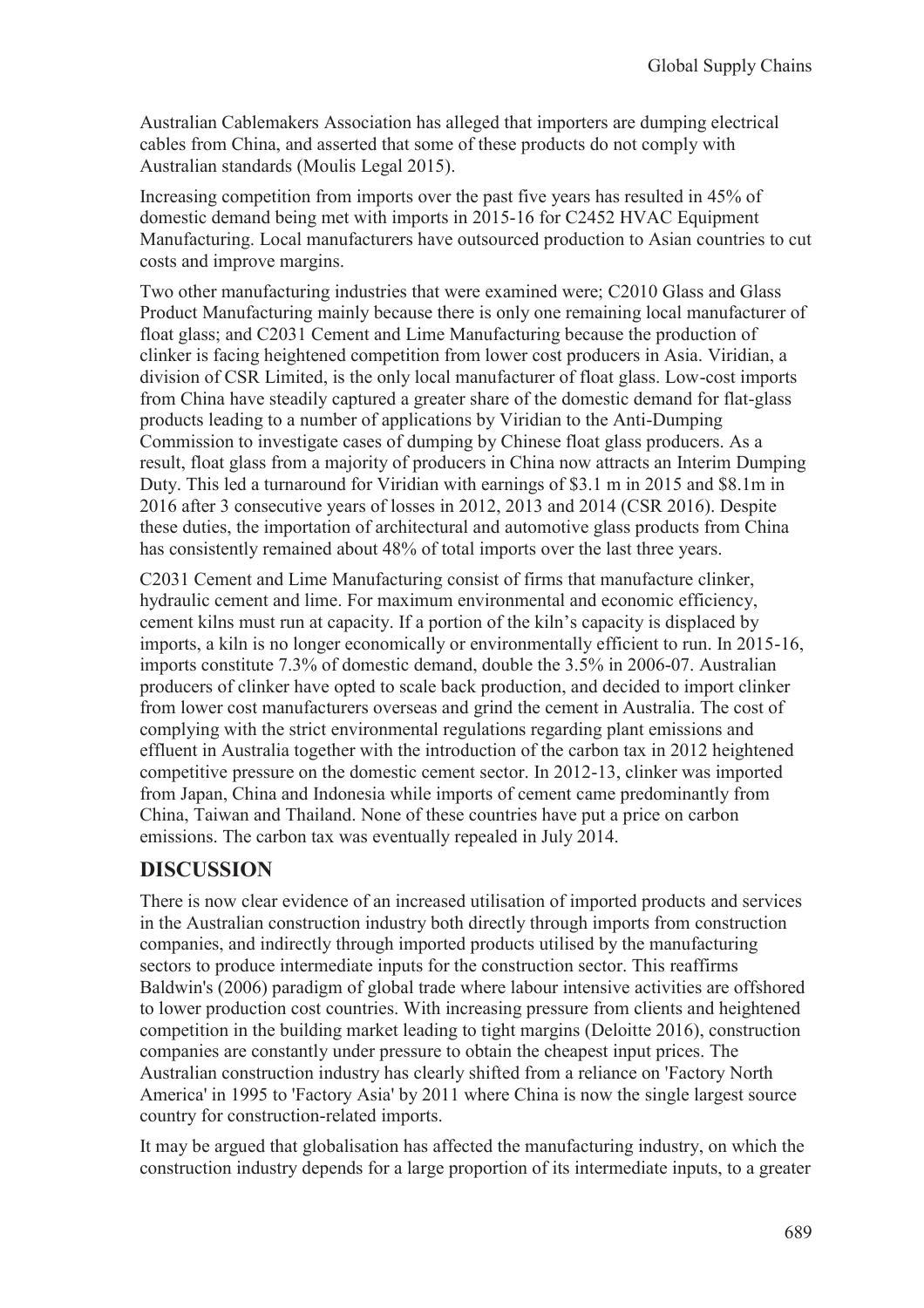extent. In recent years, domestic manufacturing companies were affected by both the high Australian dollar and high unit labour costs, constraining its overall competitiveness (DOI 2014). The wage price index for manufacturing increased from 74.5 in 2001 to 110.1 in 2012 (ABS 2016) reflecting a wage increase of more than 3% annually. In the light of higher inputs costs, manufacturers have chosen to import intermediate inputs because these are cheaper than locally sourced inputs. Australian and foreign-owned manufacturing companies that operate across numerous manufacturing sites regularly monitor and compare performance on a cost basis; and would often take a strategic decision to shift production to a lower manufacturing cost location. As the scale of production increases, manufacturers may find it optimal to divide the production line into different fragments where a stage that makes relatively high use of unskilled labour can be shifted to another location where labour unit costs are relatively low. Obviously, the savings from this shift to locations with relatively low unit labour costs must outweigh the higher transportation and communication costs associated with the outsourced production. This is similar to manufacturers in the Australian automotive sector where the demise of the sector was attributed to the failure of tariff protection, the ineffectiveness of the economic assistance packages, the high Australian dollar during the period of the mining boom and immediately after the global financial crisis, and the strategies adopted by multinational automotive companies to shift production to lower cost economies (Clibborn *et al*., 2016).

In response to these competitive forces, manufacturers have shifted their focus from production to the provision of services such as maintenance of lifts over the entire life cycle, product design, marketing and other high value-added services that rely on expert knowledge of product features and capabilities. This is in line with the observation by Timmer *et al*., (2013) that international fragmentation does not necessarily lead to destruction of manufacturing jobs in advanced economies, but counteracted by a steady increase in the number of high value added jobs in the services sector.

The impact of the proposed carbon tax in 2012 was to cause the shift of a number of cement manufacturing lines to countries in Asia where no price is put on carbon emissions. This is an example of the cement industry exploiting trade as a means of mitigating emissions (Peters and Hertwich 2007). On the other hand, the cement sector has maintained an import parity pricing on cement as a recent measure to fend off the penetration of imports from lower production cost countries that seems to have slowed the decline of the sector, limited cement imports and maintained the viability of existing cement kilns.

## **CONCLUSIONS**

Direct imports into the Australian construction industry have doubled from about 4% of total output in 2005-06 to 7% in 2015-16. The increase of indirect imports through intermediate demand is now approximately 14% of total output. This level of imported products and services in the Australian construction industry lends further weight to recent observations that the sector has tapped into and now dependent on a global supply chain. The more important conclusion is that a great quantity of imported products and services flow into the construction industry through intermediate inputs from the manufacturing industry.

In response to the second research objective, the drivers for increased imports via the manufacturing sectors are: (i) cheaper goods produced overseas, (ii) increased pressure from clients to reduce construction costs and increased competition within the industry, (iii) globalisation of Australian manufacturers with production capacity in various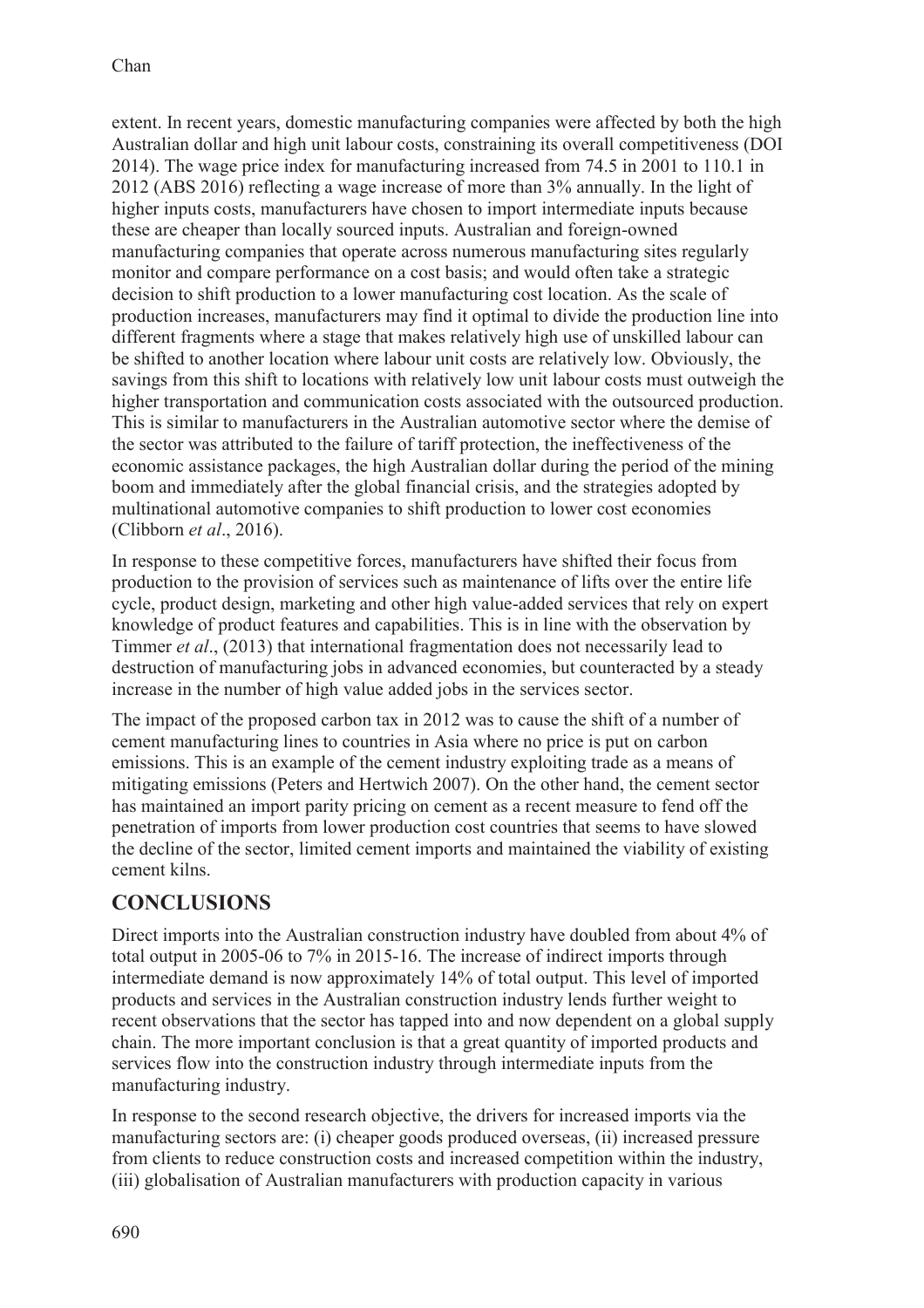locations and their strategic decision to shift production to the lower cost location, (iv) excess production capacity in Asia that often exceeds Australian demand by several multiples, and (v) servitisation of Australian manufacturers (e.g., focusing on product design, marketing and maintenance).

In addition to these drivers for extending the supply chain globally, local factors such as the introduction of a climate policy or stricter environmental standards, which impedes the competitiveness of Australian manufacturing, can also cause a shift of production overseas especially when direct competitors do not face similar carbon costs or onerous emission regulations.

### **REFERENCES**

- Alcoa Australia (2015) *Alcoa Reports Strong Fourth Quarter 2014 And Full-Year Results As Transformation Strengthens Profitability*. Available from http://www.alcoa.com/australia/en/news/releases/2015\_01\_12\_4Q\_Earnings.asp [Accessed 28th May 2016].
- Anti-Dumping Commission (2015) Steel Reinforcing Bar Exported from the People's Republic of China, Anti-Dumping Notice No. 2015/151. Canberra: Anti-Dumping Commission.
- Australian Bureau of Statistics (2016) *Wage Price Index Catalogue No 6345.0, Dec 2016*. Canberra: Australian Bureau of Statistics.
- Baldwin, R (2006) *Globalisation: The Great Unbundling(s)*. Helsinki: Economic Council of Finland,  $20<sup>th</sup>$  September, 5-47.
- Baldwin, R E and Evenett, S J (2012) *Value Creation and Trade In 21st Century Manufacturing: What Policies For UK Manufacturing? The UK in A Global World*, London: Centre for Economic Policy Research, 71-128.
- Brockwell, J (2008) Global sourcing: Is it really worth it? *Supply & Demand Chain Executive*, **9**(2), 41-43.
- Clibborn, S, Lansbury, R D and Wright, C F (2016) Who killed the Australian automotive industry: The employers, government or trade unions? *Economic Papers*, **35**(1), 2-15.
- CSR Limited (2012) *Annual Report 2012*. Sydney: CSR Limited.
- CSR Limited (2016) *Annual Report 2016*. Sydney: CSR Limited.
- Deloitte (2016) *Construction Sector Outlook, Labour Costs and Productivity*. Sydney, Australia: Deloitte Access Economics.
- Department of Industry (2014) *Australian Industry Report 2014*, Canberra: Australia Government.
- Dietzenbacher, E, Los, B, Stehrer, R, Timmer, M P and de Vries, G J (2013) The construction of world input-output tables in the WIOD project, *Economic Systems Research*, **25**(1), 71- 98.
- Gasiorek, M and Lopez-Gonzalez, J (2013) *China-EU Global Value Chains: Who Creates Value, How and Where?* Luxembourg: Publications Office of the European Union.
- Golub, S S and Hsieh, C T (2000) Classical Ricardian theory of comparative advantage revisited. *Review of International Economics*, **8**(2), 221-234.
- Gunns Limited (2012) *2012 Preliminary Final Report*. Launceston, Australia: Gunns Limited.
- GWA Group Limited (2015) *2015 Annual Report*. Fortitude Valley, Australia: GWA Group Limited.